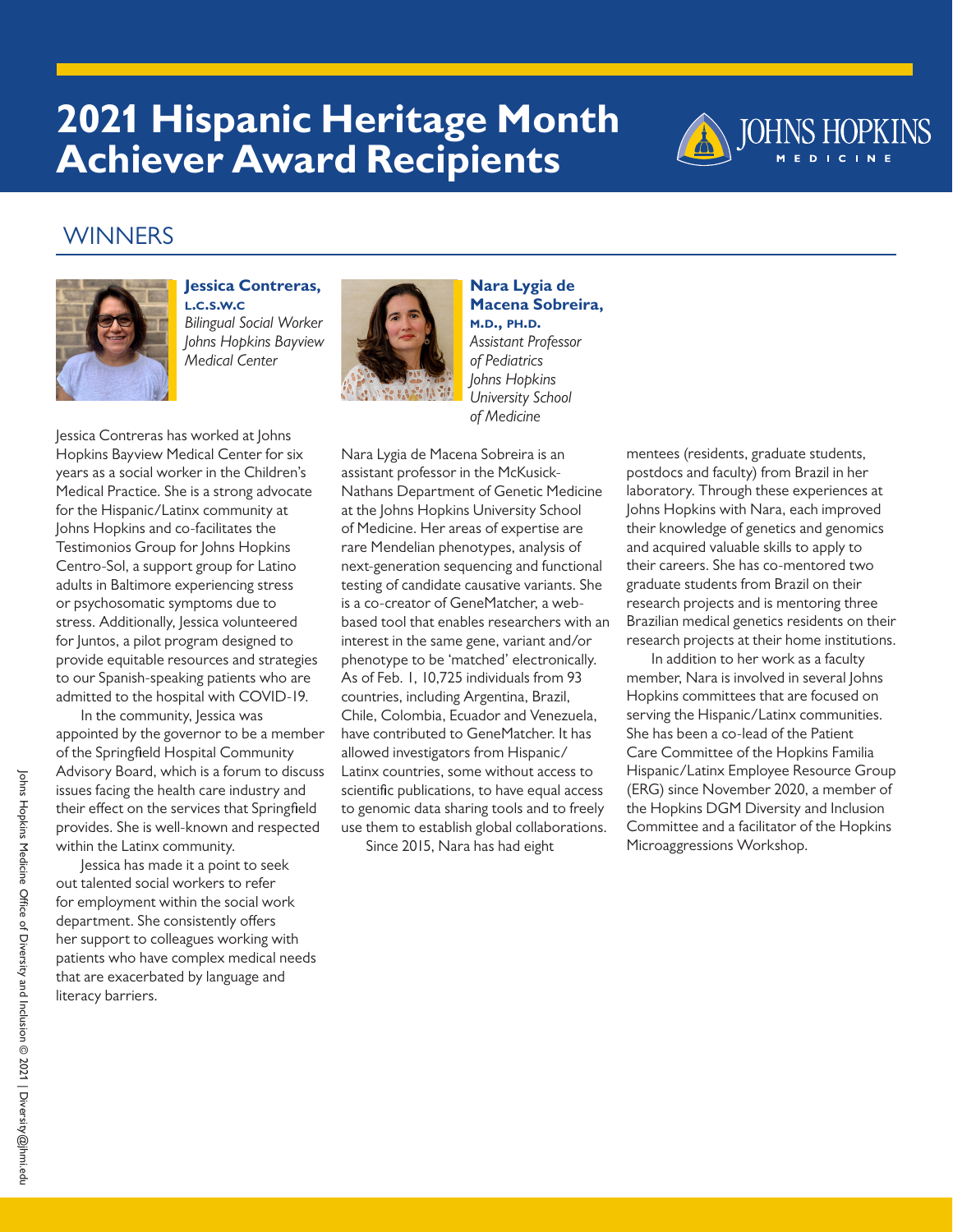



**Lizsandra Perez**  *Service Representatives Supervisor, Pediatric Rehabilitation Services Call Center Johns Hopkins All Children's Hospital*

Lizsandra Perez is a supervisor in the rehab call center, and in the past year provided data to create three bilingual call center positions. She is an advocate for patient access for all patients, including the bilingual population. She has worked with the telecommunications team to more efficiently route bilingual phone calls to bilingual representatives in the call center. When there was an increase in phone call abandonment, Lizsandra quickly resolved the issue by first routing calls to a bilingual representative and, if one was not available, then to an English speaker. In addition to her regular duties, this past year Lizsandra has been instrumental in the Epic build and then rebuild of the scheduling trees. She worked 15–18-hour days to ensure the build was done correctly and patients were scheduled with the correct providers. Baltimore builders recognized her work by giving her an Applause recognition for her extensive dedication.

Lizsandra is an advocate for families in her community and abroad. She has taken in families after hurricanes and is a strong contributor to the community via her children's school and church. Her support of LIHEAP (Low-Income Energy Assistance Program) for farmworkers directly impacts the lives of the Hispanic community. In the Tampa Bay area, there are many migrant families. She supports them twice a month with food distribution, clothing, assistance with applications for the government farmworker program and translation.



**Mayra Sánchez González, ph.d.**  *Assistant Professor of Physical Medicine and Rehabilitation Johns Hopkins University School of Medicine*

Mayra Sánchez González is a counseling psychologist with expertise in rehabilitation psychology. She works with patients and families to manage physical, cognitive, behavioral and emotional problems related to living with or recovering from an injury or illness. As a bilingual rehabilitation psychologist, Mayra has contributed to improving the health, well-being, and independence of diverse older adult populations. Over the past year, she implemented a freely available telehealth self-management support group for Spanish-speaking COVID-19 survivors. She has advocated for Spanish-speaking community members to have access to outpatient rehabilitation psychological services. She has collaborated closely with administrators in the physical medicine and rehabilitation department to coordinate access to care for patients who are enrolled in the Access Partnership Program. This has meant an increase in access to Spanish speakers in our outpatient services. She coordinated arrangements to offer equitable clinical care to Spanish speakers by ensuring proper translation of relevant clinical documents, such as our informed consent forms and clinical assessments.

Over the past two summers, Mayra has facilitated a support group for youth participating in a Summer Scholars Program through Johns Hopkins Centro Sol. This program focuses on exposing Baltimorebased bilingual high school students to the

health care field by offering meaningful opportunities to work with Johns Hopkins faculty. Mayra created a five-week curriculum for the youth, and facilitated weekly group sessions. In the summer of 2021, she created a new support group for parents of youth participating in the Summer Scholars Program. This group was intended to offer parents of bilingual children, who are often immigrants, a space to share their concerns, promote adaptive coping and learn about additional supports in the community. The hope is to integrate a parents' support group in the future to achieve a more holistic support for the Spanish-speaking community.

Mayra has participated in various community virtual chats to discuss relevant mental health-related concerns related to the Spanish-speaking community in Baltimore. Additionally, she has participated in other forums with medical and community providers to share about the challenges faced by Spanish-speaking community members.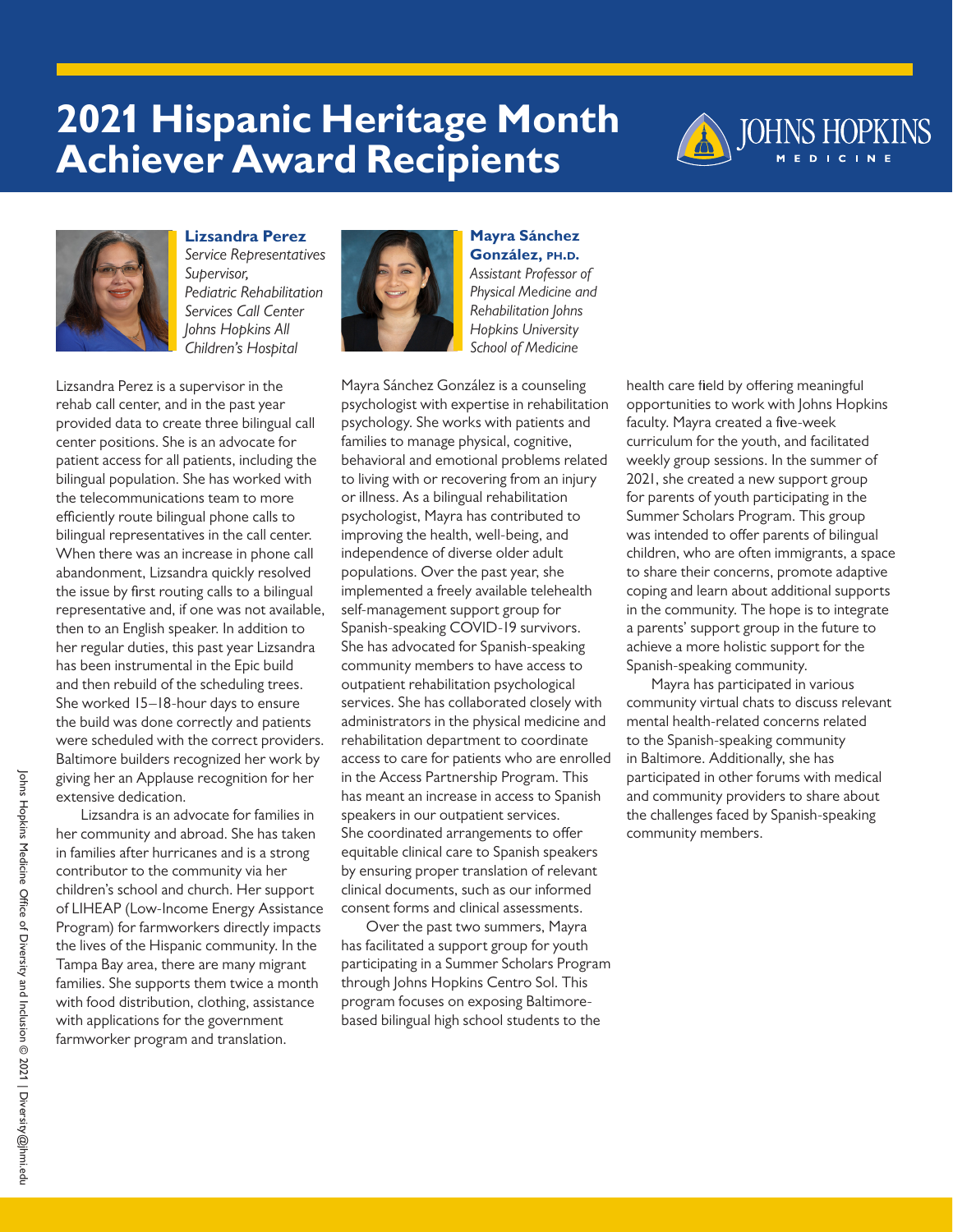

## FINALISTS



**Michelle Schultz, p.t., d.p.t.** *Doctor of Physical Therapy Johns Hopkins All Children's Hospital*

Michelle Schultz, a pediatric physical therapist at Johns Hopkins All Children's Hospital, is of Cuban heritage. As a fluent Spanish speaker, she specifically caters to Hispanic/Latinx families in the community. Most of the patients on her caseload are Spanish speaking, and she has become an official qualified bilingual staff member at Johns Hopkins All Children's. Michelle goes above and beyond to serve as a liaison for families who otherwise may be lost in the medical system. Specifically, she is an expert at providing necessary adaptive equipment for children so they are able to access their environments independently. She has been a key participant in the creation of Charlie's Closet, a free durable medical equipment exchange group.

In 2020, after the loss of one of her identical twin boys three days after birth, Michelle created Landon's Legacy in his honor and hosts recreational events for kids with disabilities. Prior to starting Landon's Legacy, Michelle was on the board of a nonprofit called Charlie's Champs, which provides kids with disabilities with adaptive recreational equipment. She has now linked the two programs so these children have the opportunity to participate in community events with their peers and families.

Michelle is an exemplary model of our JHM core values. She is a leader in her field and has furthered her education and expertise by becoming an assistive technology practitioner. She has been featured twice by Johns Hopkins All Children's marketing team due to her incredible dedication to her job and the disabled community: once for inspiring a child to walk using the "Baby Shark" song and another time for an amazing adaptive sailing event hosted by Landon's Legacy in honor of Landon's first birthday. She enabled 35 families, many of whom were Hispanic, to participate in a safe, adapted, social and recreational event that they had never had an opportunity to do before.



**Raysully Bracho-Urbina**  *Food Service Supervisor Johns Hopkins All Children's Hospital*

Raysully Bracho-Urbina provides exceptional customer service for the food service department, serving health care workers including those who are Hispanic/Latinx. She has received a number of compliments regarding how she prepares food "with love." The exceptional service she provides during our food service operation contributes to the positive frame of mind health care providers need to perform their jobs in medical and support fields throughout the hospital. Our visiting families from the community benefit by receiving positive vibes from Raysully, and those intangible feelings can carry over to their family and contribute to a speedy recovery. She was once described as a "radiant soul."

Raysully goes out of her way to help Spanish-speaking families in the cafeteria understand where everything is located. Many non-English-speaking families may feel anxiety about visiting the cafeteria and not knowing how to properly select their food, but Raysully can spot someone who may be getting anxious or frustrated and quickly defuse a situation with her smile and caring attitude.

Raysully has sent care packages home to Venezuela for her family and friends to support and recognize the hardships that have been going on in her home country. This shows her commitment to improving their lives by sending items that some Venezuelans wouldn't otherwise have easy access to. Some of these necessities, such as deodorant, socks and sandals, have a huge impact on their daily lives. By providing a very high level of customer service in the day-to-day operation of the cafeteria — not just to those who are Hispanic/Latinx, but to all the health care workers, patients, families and guests — Raysully exemplifies the JHM core values by setting the example for others to follow.